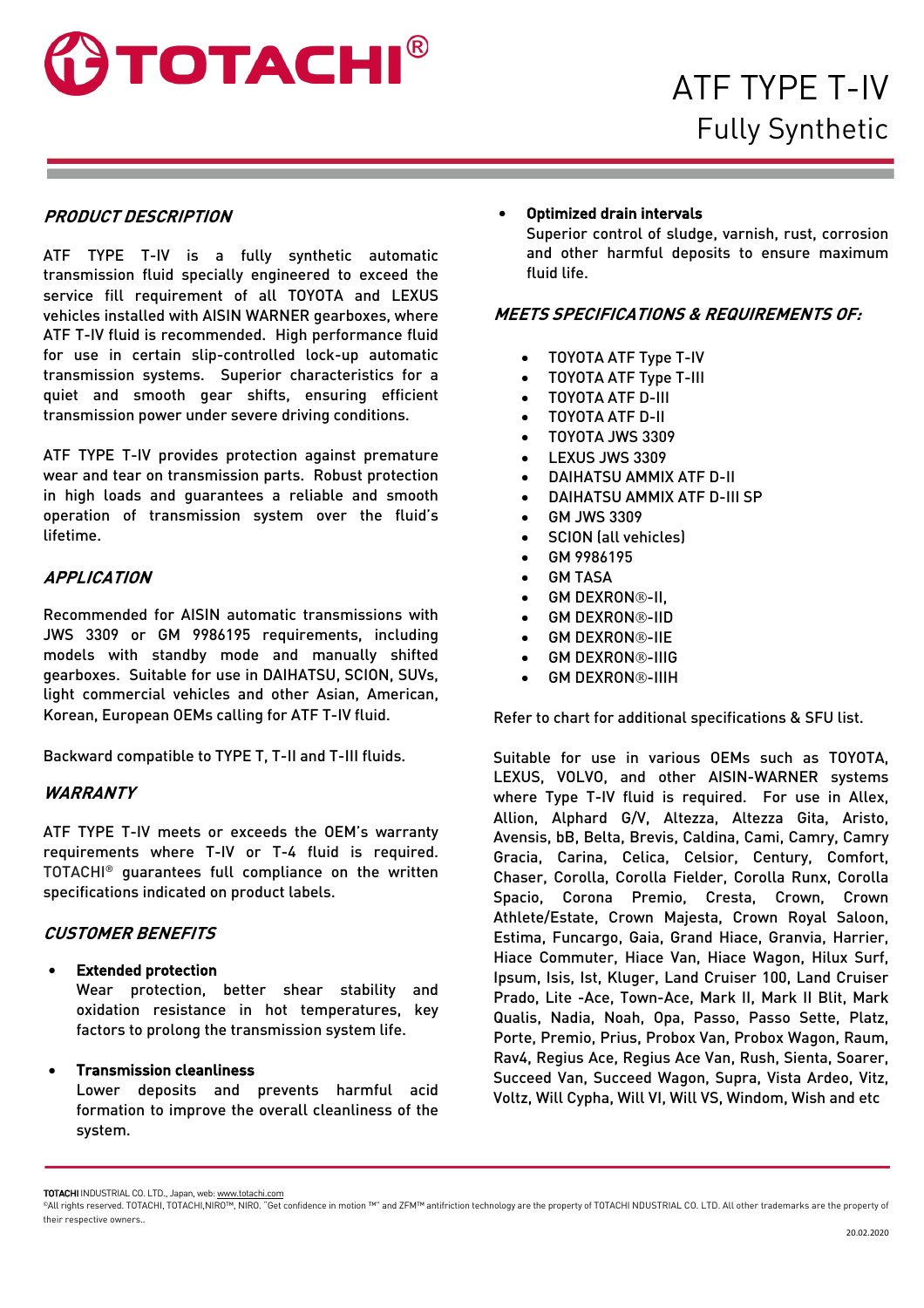

Before using this product, ensure it is consistent with OEM's recommendations for the equipment operating conditions and customer's maintenance practices.

# **TYPICAL TEST DATA**

| <b>CHARACTERISTICS</b>  | <b>UNITS</b>   | <b>VALUES</b> | <b>STANDARDS</b>  |
|-------------------------|----------------|---------------|-------------------|
| Kinematic viscosity at: |                |               |                   |
| $40^{\circ}$ C          | cSt            | 35.19         | <b>ASTM D445</b>  |
| 100 °C                  | cSt            | 7.33          | ASTM D445         |
| <b>Viscosity index</b>  | $\blacksquare$ | 180           | <b>ASTM D2270</b> |
| Color                   | ٠              | Red           | <b>ASTM D1500</b> |
| <b>Flash point</b>      | ۰C             | 230           | ASTM D92          |
| Pour point              | ۰C             | -45           | <b>ASTM D6892</b> |
| Density at 30 °C        | kg/L           | 0.8338        | <b>ASTM D4052</b> |

# **ADDITIONAL SPECIFATIONS & SUITABLE FOR USE LIST**

| <b>OEM/BRAND</b> | <b>SPECIFICATIONS</b>                                                                                                                                                                                                                                                                                                                                                                                                                                             |
|------------------|-------------------------------------------------------------------------------------------------------------------------------------------------------------------------------------------------------------------------------------------------------------------------------------------------------------------------------------------------------------------------------------------------------------------------------------------------------------------|
| <b>AISIN</b>     | <b>JWS 3309 (T-IV)</b>                                                                                                                                                                                                                                                                                                                                                                                                                                            |
| Lexus            | <b>JWS 3309</b>                                                                                                                                                                                                                                                                                                                                                                                                                                                   |
| <b>Scion</b>     | <b>All Vehicles</b>                                                                                                                                                                                                                                                                                                                                                                                                                                               |
| Toyota           | ATF D-DD, D-III, T-III, T-IV<br>08886-81013 TOYOTA ATF TYPE-T-IV 20L<br>08886-01703 TOYOTA ATF TYPE-T-IV 20L<br>08886-82025 TOYOTA ATF TYPE-T-IV 5L<br>08886-81015 TOYOTA ATF TYPE-T-IV 4L,<br>08886-01705 TOYOTA ATF TYPE-T-IV 4L<br>08886-81016 TOYOTA ATF TYPE-T-IV 1L,<br>00279-000T4 TOYOTA ATF TYPE-T-IV 1L,<br>08886-01605 TOYOTA DEXRON III 4L<br>08886-80506 TOYOTA DEXRON III 1L,<br>08886-00305 TOYOTA DEXRON II 4L<br>08886-00306 TOYOTA DEXRON II 1L |
|                  | 93740313 GENERAL MOTORS ATF III G 1L,<br>96117269 GENERAL MOTORS DEXRON®-II 1L,<br>93160372 GENERAL MOTORS DEXRON®-III 1L                                                                                                                                                                                                                                                                                                                                         |

#### **STORAGE AND HANDLING GUIDELINES**

- It is highly recommended to store drums indoors or under cover on pallets and racks.
- Avoid exposing products to direct sunlight.
- Store in cool and dry places. Avoid exposing products to moisture.

TOTACHI INDUSTRIAL CO. LTD., Japan, web: www.totachi.com

<sup>©</sup>All rights reserved. TOTACHI, TOTACHI,NIRO™, NIRO. "Get confidence in motion ™" and ZFM™ antifriction technology are the property of TOTACHI NDUSTRIAL CO. LTD. All other trademarks are the property of their respective owners..